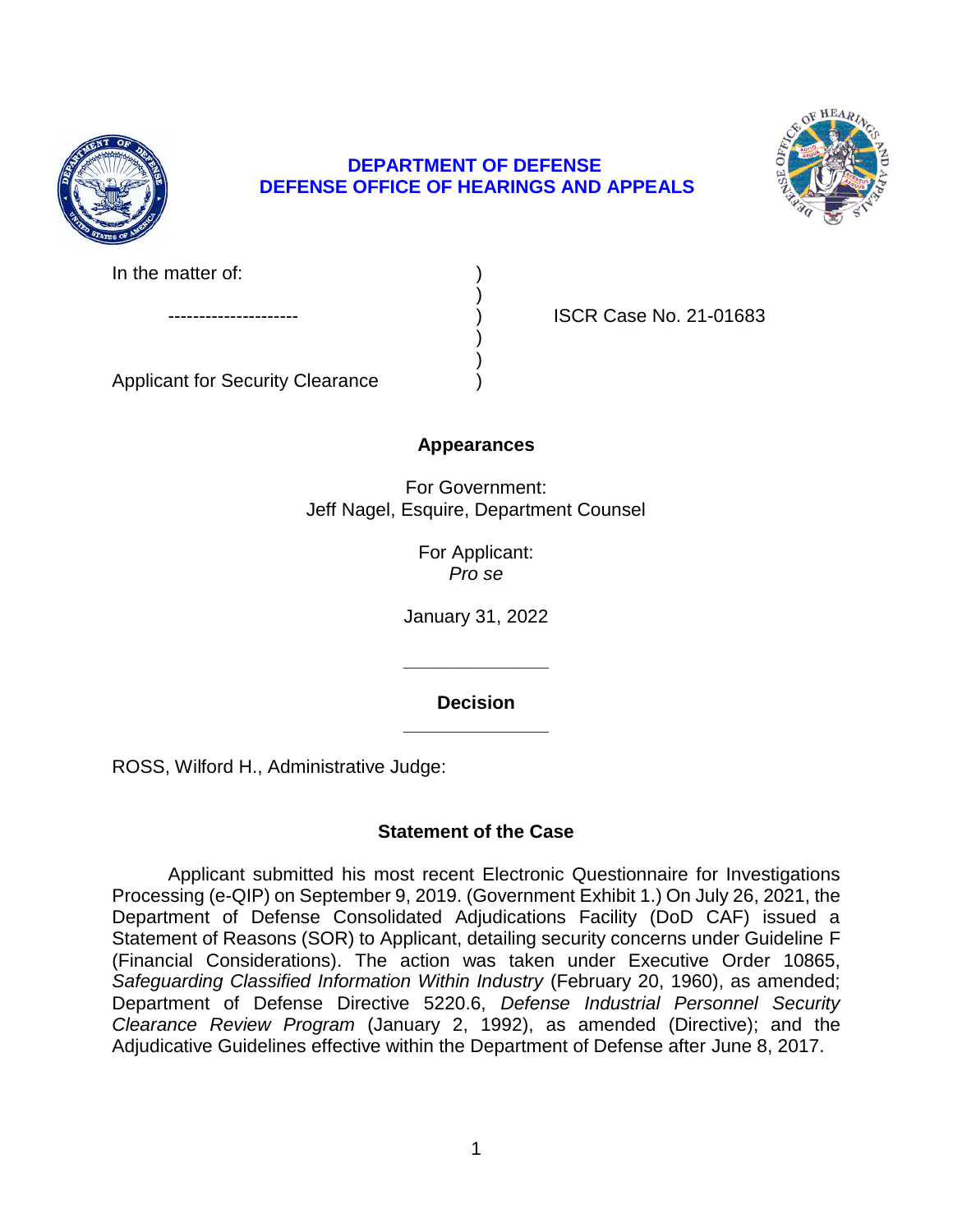Applicant answered the SOR in writing (Answer) on July 29, 2021, and requested a hearing before an administrative judge. Department Counsel was prepared to proceed on September 9, 2021. The case was assigned to me on September 21, 2021. The Defense Office of Hearings and Appeals (DOHA) issued a Notice of Hearing on September 23, 2021. The case was heard on October 25, 2021. DOHA received the transcript of the hearing on November 2, 2021.

 without objection. Applicant testified on his own behalf. He asked that the record remain open for the receipt of additional documentation. Applicant timely submitted Applicant Exhibits A through D, which were also admitted without objection, and the record closed The Government offered Government Exhibits 1 through 6, which were admitted on November 2, 2021.

### **Findings of Fact**

 Applicant is 26 years old and married with two children. He has a high school education, and is currently attending college. Applicant is employed by a defense contractor as a Machinist and is trying to obtain a security clearance in relation to his employment. Applicant has not previously held a security clearance. (Tr. 5-8, 17-19; Government Exhibit 1 at Sections 12, 13A, 17, and 25.)

#### **Paragraph 1 (Guideline F, Financial Considerations)**

 The Government alleges in this paragraph that Applicant is ineligible for clearance because he is financially overextended and therefore potentially unreliable, untrustworthy, or at risk of having to engage in illegal acts to generate funds.

 repossession, totaling \$21,545 (SOR 1.a through 1.c). Applicant admitted all the allegations in the SOR. The existence and amounts of these debts is supported by credit The SOR alleged that Applicant had three past-due debts, including an automobile reports dated September 7, 2019; February 4, 2020; April 28, 2021; and September 9, 2021. (Government Exhibits 3, 4, 5, and 6.)

 Applicant stated that these debts all arose in the 2017 time-frame. He was fired from a job and found himself unable to keep up with those particular debts at that time. (Government Exhibit 1 at Section 26; Government Exhibit 2; Tr. 23-28.)

The current status of the allegations in the SOR is as follows:

 1.a. Applicant admitted having an automobile repossessed in approximately 2017. He stated that he could afford the car when he bought it, but after he was fired, it was impossible to keep up payments. Eventually he let the car go to repossession. After the automobile was sold at auction Applicant owed \$18,000. Subsequent to the hearing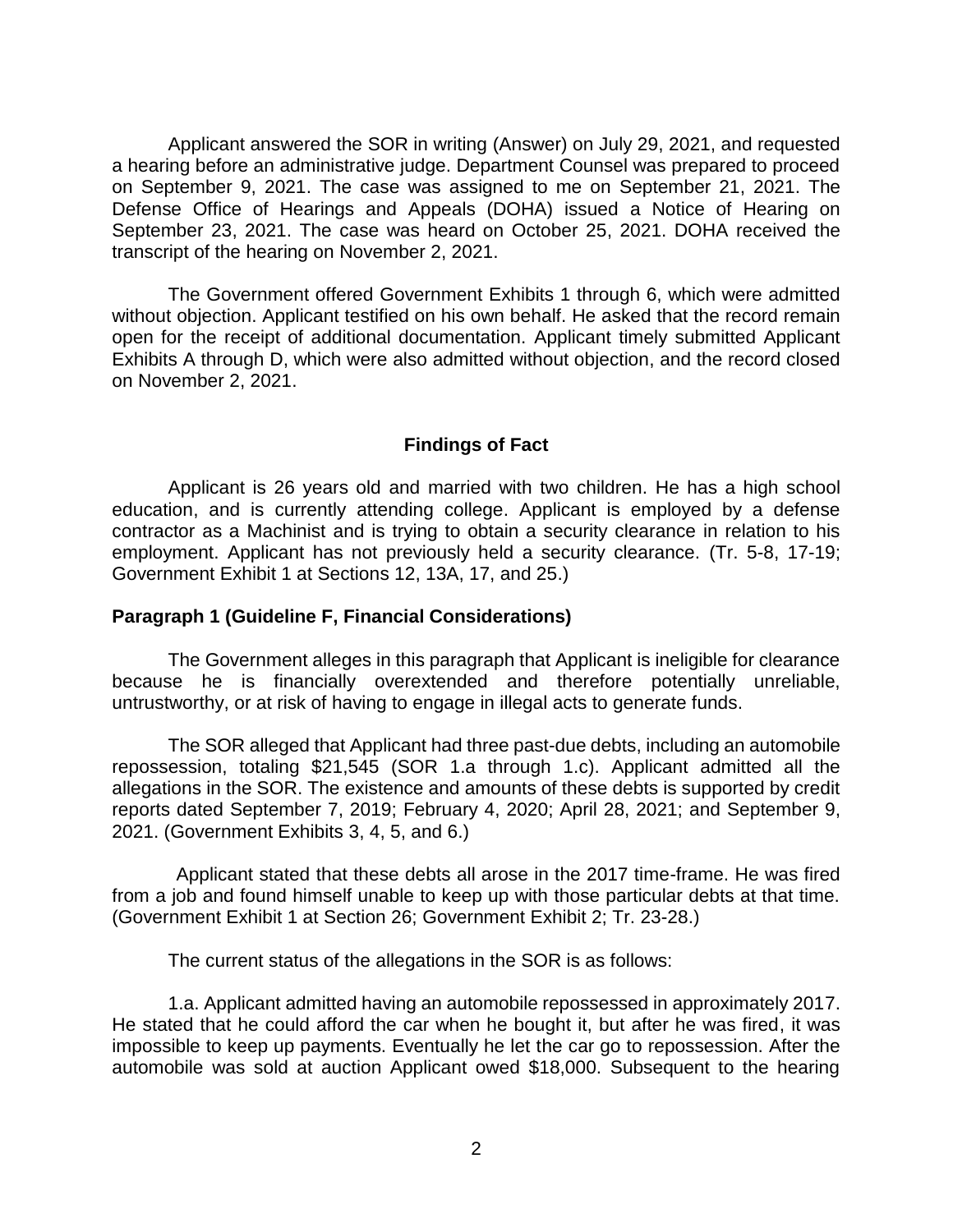Applicant reached a payment arrangement with the original creditor. He paid the reduced amount on October 26, 2021, as confirmed by documentation from the creditor. This debt is resolved. (Government Exhibit 1 at Section 26; Applicant Exhibit B; Tr. 29-33, 36-38.)

 1.b. Applicant admitted owing a past-due credit card debt in the amount of approximately \$3,775. This debt also arose in the 2017 time-frame. Subsequent to the hearing Applicant paid this creditor the full amount owed on October 26, 2021, as confirmed by documentation from the creditor. This debt is resolved. (Applicant Exhibit D; Tr. 36-38.)

 1.c. Applicant admitted owing a creditor \$643 for a charged-off debt. This debt also arose in the 2017 time-frame. Subsequent to the hearing Applicant paid this creditor the full amount owed on October 26, 2021, as confirmed by documentation from the creditor. This debt is resolved. (Applicant Exhibit C; Tr. 36-38.)

 Applicant stated that his current financial situation is stable. He is able to pay his current debts and also has a rainy-day fund. He stated, "I strongly believe that I have learned from my mistakes and believe that allowing accounts to become neglected & delinquent is a thing of the past." The credit reports in the record confirm that fact. Applicant also pointed to the fact that the period of delinquency was limited, and he has had no past-due debts since that time. Finally, Applicant stated that his failure to resolve these debts earlier "was pure immaturity and misguidance from people that are close to me." (Government Exhibits 3, 4, 5, and 6; Applicant Exhibit A; Tr. 33-34.)

#### **Policies**

 When evaluating an applicant's suitability for national security eligibility, the administrative judge must consider the adjudicative guidelines. In addition to brief potentially disqualifying conditions and mitigating conditions, which are to be used in introductory explanations for each guideline, the adjudicative guidelines (AG) list evaluating an applicant's national security eligibility.

 These guidelines are not inflexible rules of law. Instead, recognizing the complexities of human behavior, these guidelines are applied in conjunction with the factors listed in AG ¶ 2 describing the adjudicative process. The administrative judge's overarching adjudicative goal is a fair, impartial, and commonsense decision. The entire variables known as the whole-person concept. The administrative judge must consider all available, reliable information about the person, past and present, favorable and process is a conscientious scrutiny of applicable guidelines in the context of a number of unfavorable, in making a decision.

The protection of the national security is the paramount consideration. AG  $\P$  2(b) requires, "Any doubt concerning personnel being considered for national security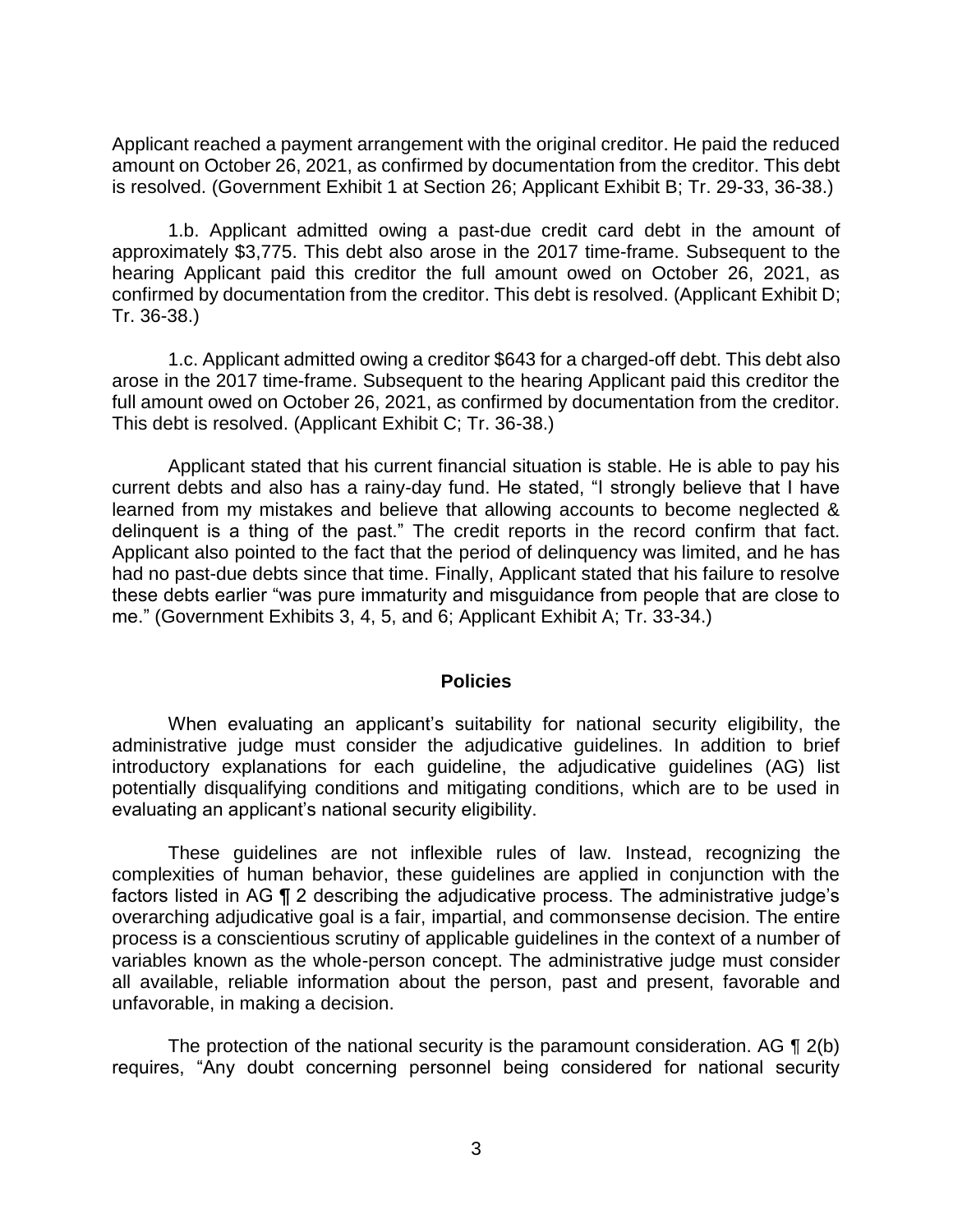eligibility will be resolved in favor of the national security." In reaching this decision, I have drawn only those conclusions that are reasonable, logical, and based on the evidence contained in the record. I have not drawn inferences based on mere speculation or conjecture.

Directive ¶ E3.1.14, requires the Government to present evidence to establish controverted facts alleged in the SOR. Under Directive ¶ E3.1.15, "The applicant is responsible for presenting witnesses and other evidence to rebut, explain, extenuate, or mitigate facts admitted by the applicant or proven by Department Counsel, and has the ultimate burden of persuasion as to obtaining a favorable clearance decision."

A person who seeks access to classified information enters into a fiduciary relationship with the Government predicated upon trust and confidence. This relationship transcends normal duty hours and endures throughout off-duty hours. The Government reposes a high degree of trust and confidence in individuals to whom it grants national security eligibility. Decisions include, by necessity, consideration of the possible risk the applicant may deliberately or inadvertently fail to protect or safeguard classified information. Such decisions entail a certain degree of legally permissible extrapolation as to potential, rather than actual, risk of compromise of classified or sensitive information. Finally, as emphasized in Section 7 of Executive Order 10865, "Any determination under this order adverse to an applicant shall be a determination in terms of the national interest and shall in no sense be a determination as to the loyalty of the applicant concerned." *See also* Executive Order 12968, Section 3.1(b) (listing multiple prerequisites for access to classified or sensitive information.)

## **Analysis**

## **Paragraph 1 (Guideline F, Financial Considerations)**

 The security concerns relating to the guideline for financial considerations are set out in AG ¶ 18, which reads in pertinent part:

Failure to live within one's means, satisfy debts, and meet financial obligations may indicate poor self-control, lack of judgment, or unwillingness to abide by rules and regulations, all of which can raise questions about an individual's reliability, trustworthiness, and ability to protect classified or sensitive information. Financial distress can also be caused or exacerbated by, and thus can be a possible indicator of, other issues of personal security concern such as excessive gambling, mental health conditions, substance misuse, or alcohol abuse or dependence. An individual who is financially overextended is at greater risk of having to engage in illegal or otherwise questionable acts to generate funds.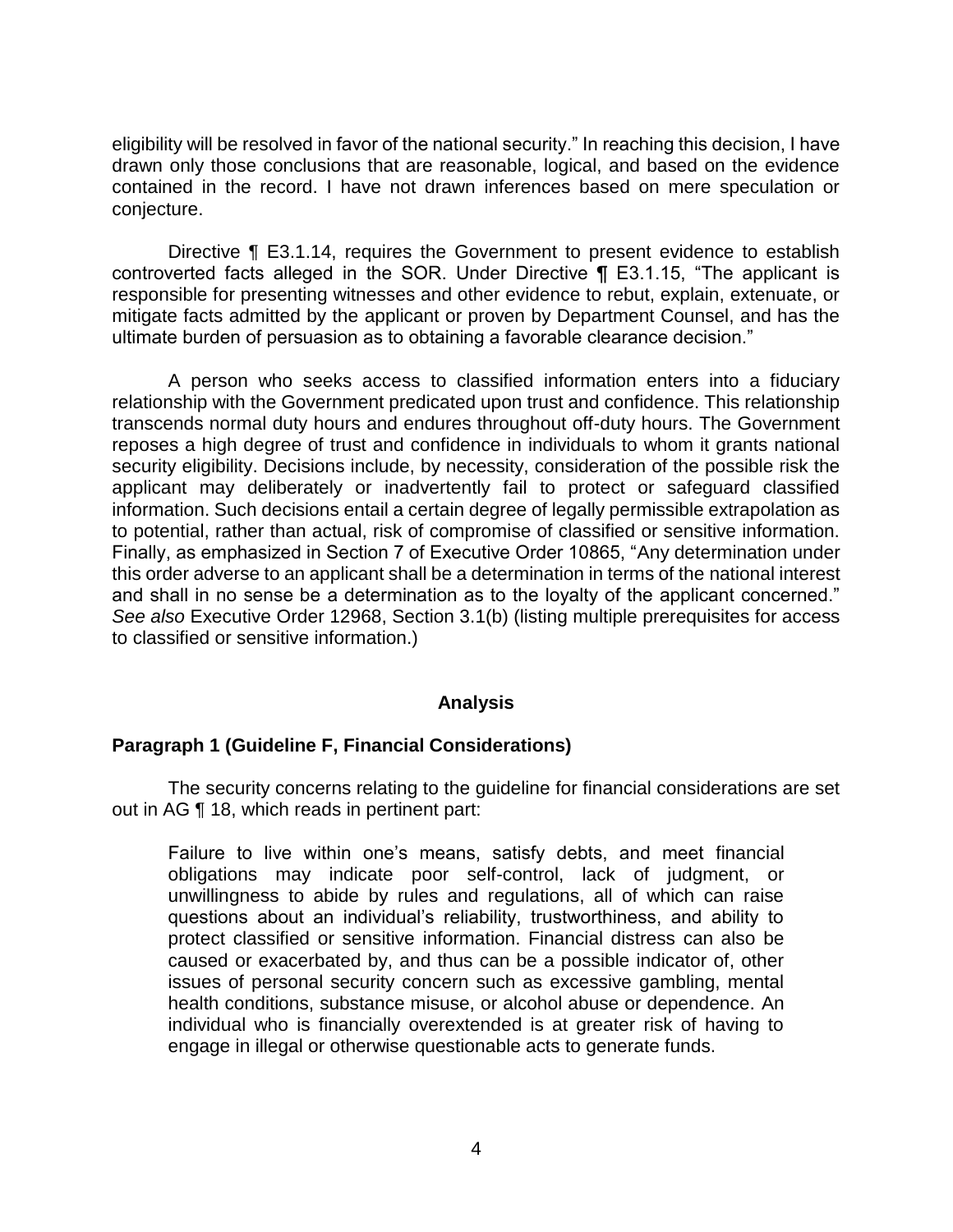AG ¶ 19 describes two conditions that could raise security concerns and may be disqualifying in this case:

(a) inability to satisfy debts; and

(c) a history of not meeting financial obligations.

 repossession as of the date the SOR was issued. These facts establish prima facie support for the foregoing disqualifying conditions, and shift the burden to Applicant to Applicant owed approximately \$21,000 for two past-due debts and one automobile mitigate those concerns.

The guideline includes three conditions in AG ¶ 20 that could mitigate the security concerns arising from Applicant's alleged financial difficulties:

(a) the behavior happened so long ago, was so infrequent, or occurred under such circumstances that it is unlikely to recur and does not cast doubt on the individual's current reliability, trustworthiness, or good judgment;

(b) the conditions that resulted in the financial problem were largely beyond the person's control (e.g., loss of employment, a business downturn, unexpected medical emergency, or a death, divorce or separation, clear victimization by predatory lending practices, or identity theft), and the individual acted responsibly under the circumstances; and

 (d) the individual initiated and is adhering to a good-faith effort to repay overdue creditors or otherwise resolve debts.

 Applicant's current financial situation is stable. He is paying everyday debts. The debts in the SOR arose in 2017 after Applicant lost his job. Applicant indicated some initial reluctance to resolve those three debts. However, as shown, he has resolved the three debts set forth in the SOR to the satisfaction of the creditors. Applicant has behaved responsibly in resolving his debts. He has the knowledge and ability that will allow him to stay on a proper financial footing. He has fully mitigated all the financial concern allegations in the SOR. Paragraph 1 is found for Applicant.

#### **Whole-Person Concept**

 Under the whole-person concept, the administrative judge must evaluate an applicant's eligibility for national security eligibility by considering the totality of the applicant's conduct and all relevant circumstances. The administrative judge should consider the nine adjudicative process factors listed at AG ¶ 2(d):